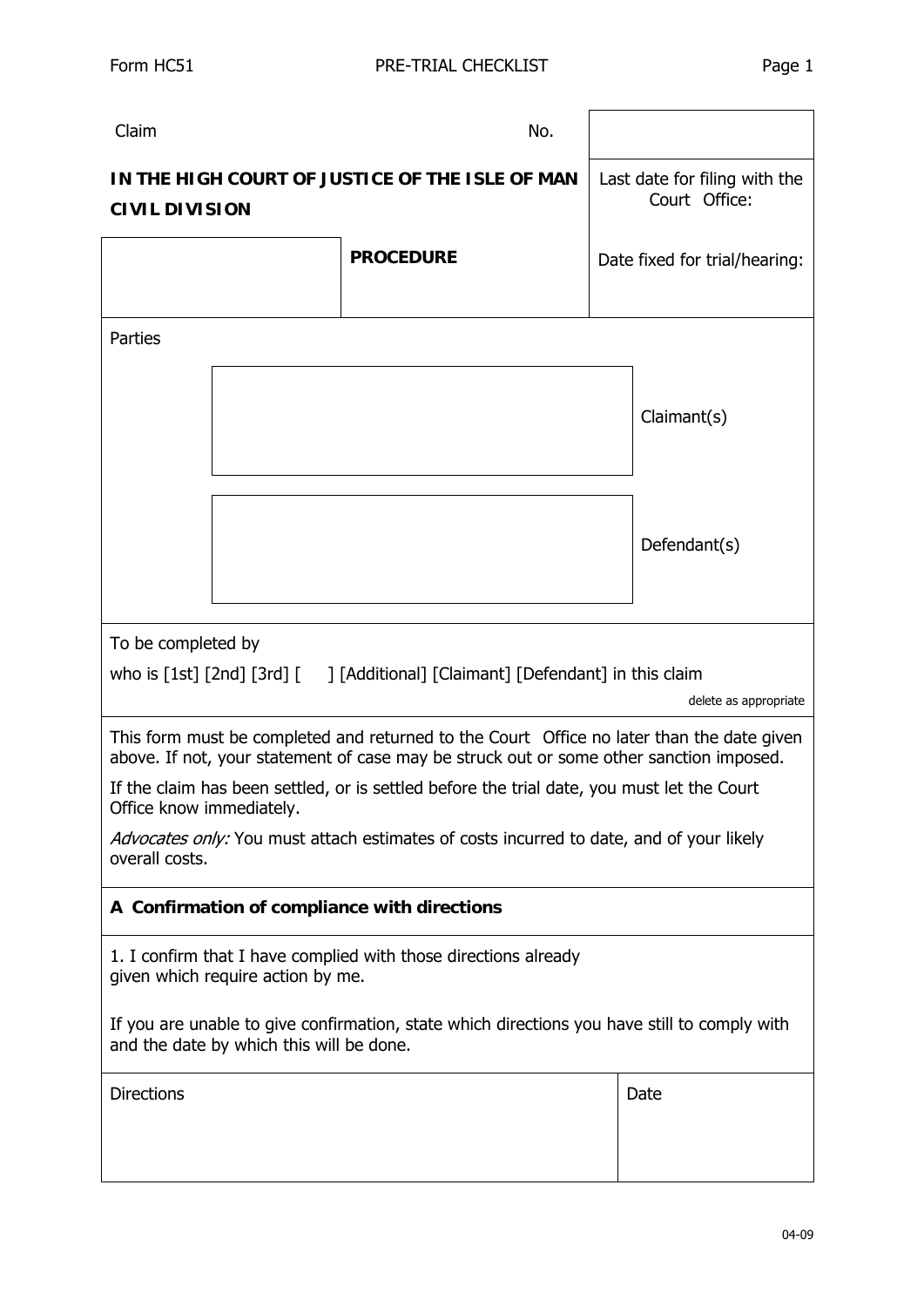<u> 1989 - Johann Stoff, deutscher Stoffen und der Stoffen und der Stoffen und der Stoffen und der Stoffen und de</u>

| Yes $\Box$<br>2. I believe that additional directions are necessary before the<br>$No$ $\Box$<br>trial takes place.                                                                                                                                                                                                                                 |                                    |        |  |  |  |  |
|-----------------------------------------------------------------------------------------------------------------------------------------------------------------------------------------------------------------------------------------------------------------------------------------------------------------------------------------------------|------------------------------------|--------|--|--|--|--|
| If Yes, you should attach an application and a draft order. Include in your application all<br>directions needed to enable the claim to be tried on the date already fixed. These should<br>include any issues relating to experts and their evidence, and any orders needed in respect<br>of directions still requiring action by any other party. |                                    |        |  |  |  |  |
| 3. Have you agreed the additional directions you are seeking with Yes $\Box$<br>$N$ o $\Box$<br>the other party or parties?                                                                                                                                                                                                                         |                                    |        |  |  |  |  |
| <b>B</b> Witnesses                                                                                                                                                                                                                                                                                                                                  |                                    |        |  |  |  |  |
| 1. How many witnesses (including yourself) will be giving evidence on<br>your behalf at the trial? (Do not include experts - see Section C)                                                                                                                                                                                                         |                                    |        |  |  |  |  |
| 2. If the trial date is not yet fixed, are there any days you or your witnesses would wish to<br>avoid if possible? (Do not include experts - see Section C) Please give details                                                                                                                                                                    |                                    |        |  |  |  |  |
| Name of witness                                                                                                                                                                                                                                                                                                                                     | Dates to be avoided if<br>possible | Reason |  |  |  |  |
| Please specify any special facilities or arrangements needed at court for the party or any<br>witness (e.g. witness with a disability).                                                                                                                                                                                                             |                                    |        |  |  |  |  |
| 3. Will you be providing an interpreter for any of your witnesses?<br>Yes I I<br>$No$ $\vert \ \vert$                                                                                                                                                                                                                                               |                                    |        |  |  |  |  |
| <b>C</b> Experts                                                                                                                                                                                                                                                                                                                                    |                                    |        |  |  |  |  |
| You are reminded that you may not use an expert's report or have your expert give oral<br>evidence unless the court has given permission. If you do not have permission, you must<br>make an application (see section A2 above)                                                                                                                     |                                    |        |  |  |  |  |
| 1. Please give the information requested for your expert(s)                                                                                                                                                                                                                                                                                         |                                    |        |  |  |  |  |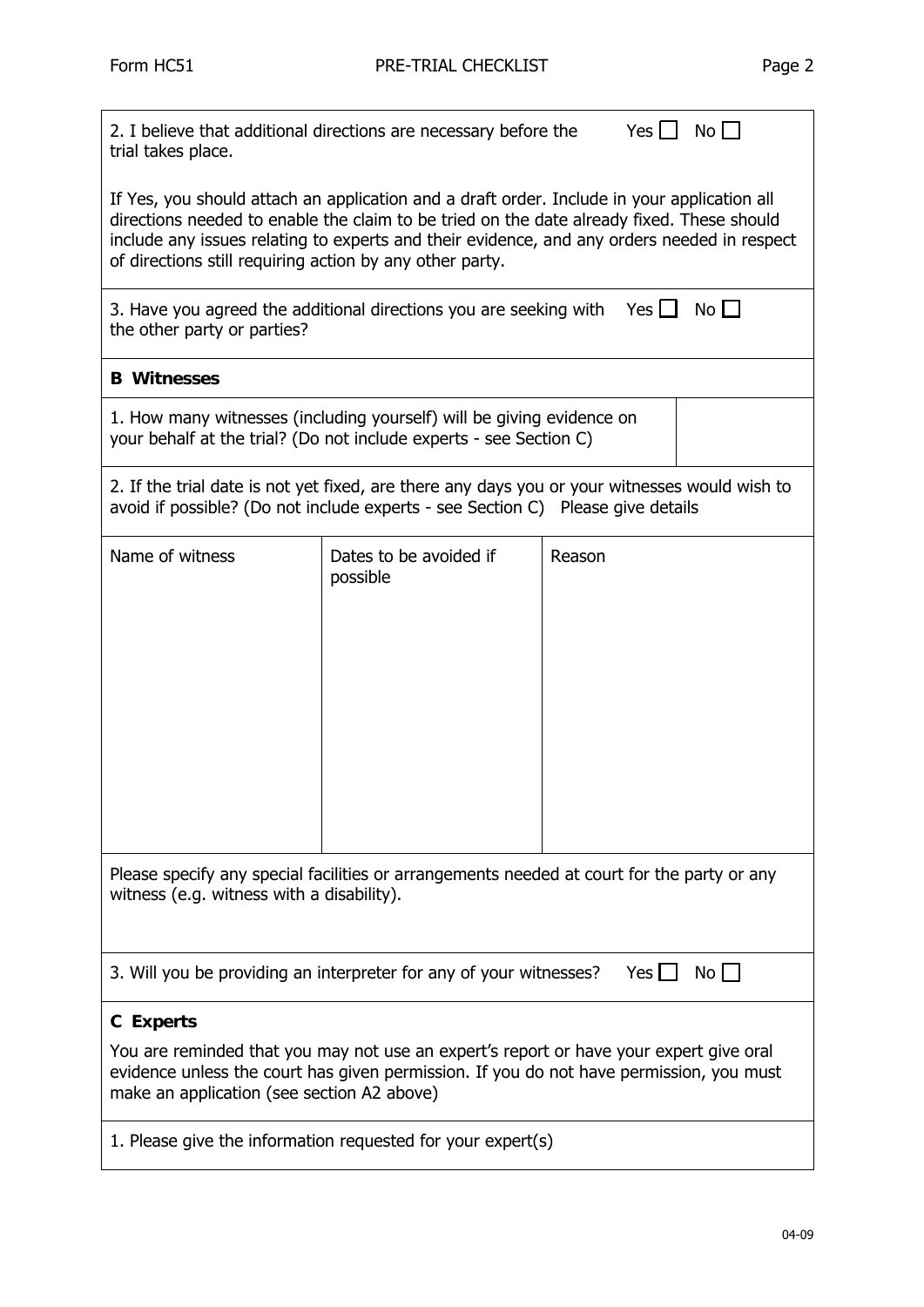| Name                                                                                                                                                                                                              | Field of<br>expertise                                                           |          | Joint expert?                                                                      | Is report<br>agreed?                           |                               | evidence?                                                | Has permission been<br>given for oral     |
|-------------------------------------------------------------------------------------------------------------------------------------------------------------------------------------------------------------------|---------------------------------------------------------------------------------|----------|------------------------------------------------------------------------------------|------------------------------------------------|-------------------------------|----------------------------------------------------------|-------------------------------------------|
|                                                                                                                                                                                                                   |                                                                                 |          | Yes $\vert \vert$<br>$No$    <br>$No$ $\Box$<br>$Yes$ $\Box$<br>No<br>$Yes$ $\Box$ | $Yes$    <br>Yes $\Box$<br>Yes $\vert \ \vert$ | $No$    <br>$No$ $\Box$<br>No | Yes $  \cdot  $<br>Yes I<br>$\blacksquare$<br>Yes $\Box$ | $No$ $\Box$<br>$No$ $\Box$<br>$No$ $\Box$ |
|                                                                                                                                                                                                                   | Yes $\Box$<br>$No$ $\Box$<br>2. Has there been discussion between experts?      |          |                                                                                    |                                                |                               |                                                          |                                           |
|                                                                                                                                                                                                                   | Yes $  \cdot  $<br>$No$ $\Box$<br>3. Have the experts signed a joint statement? |          |                                                                                    |                                                |                               |                                                          |                                           |
| Yes $\Box$<br>4. If your expert is giving oral evidence and the trial date is not<br>$No$ $\Box$<br>yet fixed, is there any day which the expert would wish to avoid,<br>if possible? If Yes, please give details |                                                                                 |          |                                                                                    |                                                |                               |                                                          |                                           |
| Name                                                                                                                                                                                                              |                                                                                 | possible | Dates to be avoided, if                                                            |                                                | Reason                        |                                                          |                                           |
| D Legal representation                                                                                                                                                                                            |                                                                                 |          |                                                                                    |                                                |                               |                                                          |                                           |
| You $\square$<br>Advocate $\square$<br>1. Who will be presenting your case at the trial?                                                                                                                          |                                                                                 |          |                                                                                    |                                                |                               |                                                          |                                           |
| Yes $\Box$<br>$No$ $\Box$<br>2. If the trial date is not yet fixed, is there any day that the<br>person presenting your case would wish to avoid, if possible?<br>If yes, please give details                     |                                                                                 |          |                                                                                    |                                                |                               |                                                          |                                           |
| Name                                                                                                                                                                                                              |                                                                                 | possible | Dates to be avoided, if                                                            |                                                | Reason                        |                                                          |                                           |